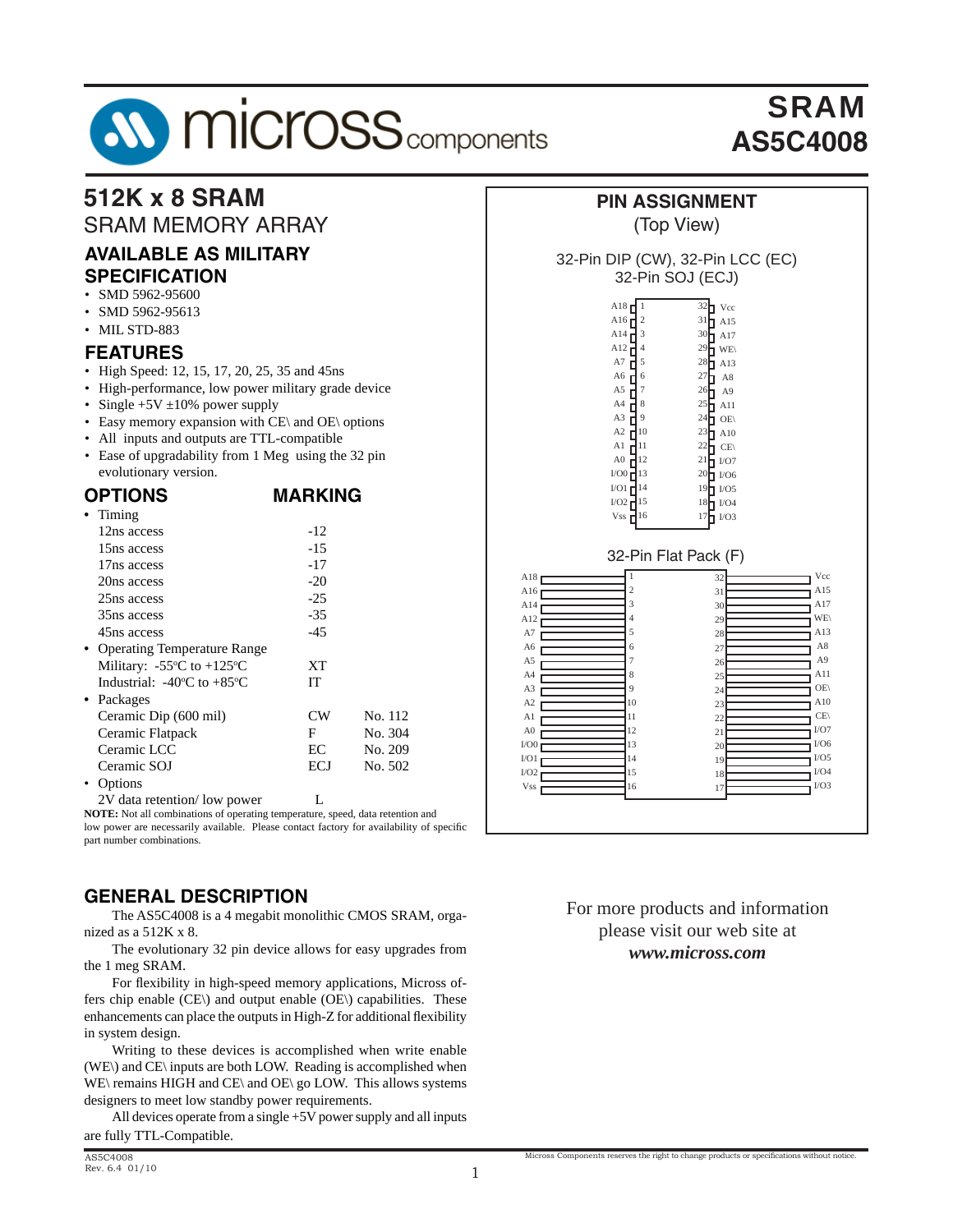

# **FUNCTIONAL BLOCK DIAGRAM**



#### **TRUTH TABLE**

| MOD E          | . OF | CF. | VVS.          | D Q    | <b>POWER</b>  |
|----------------|------|-----|---------------|--------|---------------|
| ISTANDEYI      | X    |     | $\mathcal{A}$ | High-Z | lst andem     |
| IR BAD         |      |     |               |        | ACTIVE.       |
| IN OT SELECTED | н    |     |               | Hgh⊦Z  | ACTIVE.       |
| WRITE.         | X.   |     |               |        | <b>ACTIVE</b> |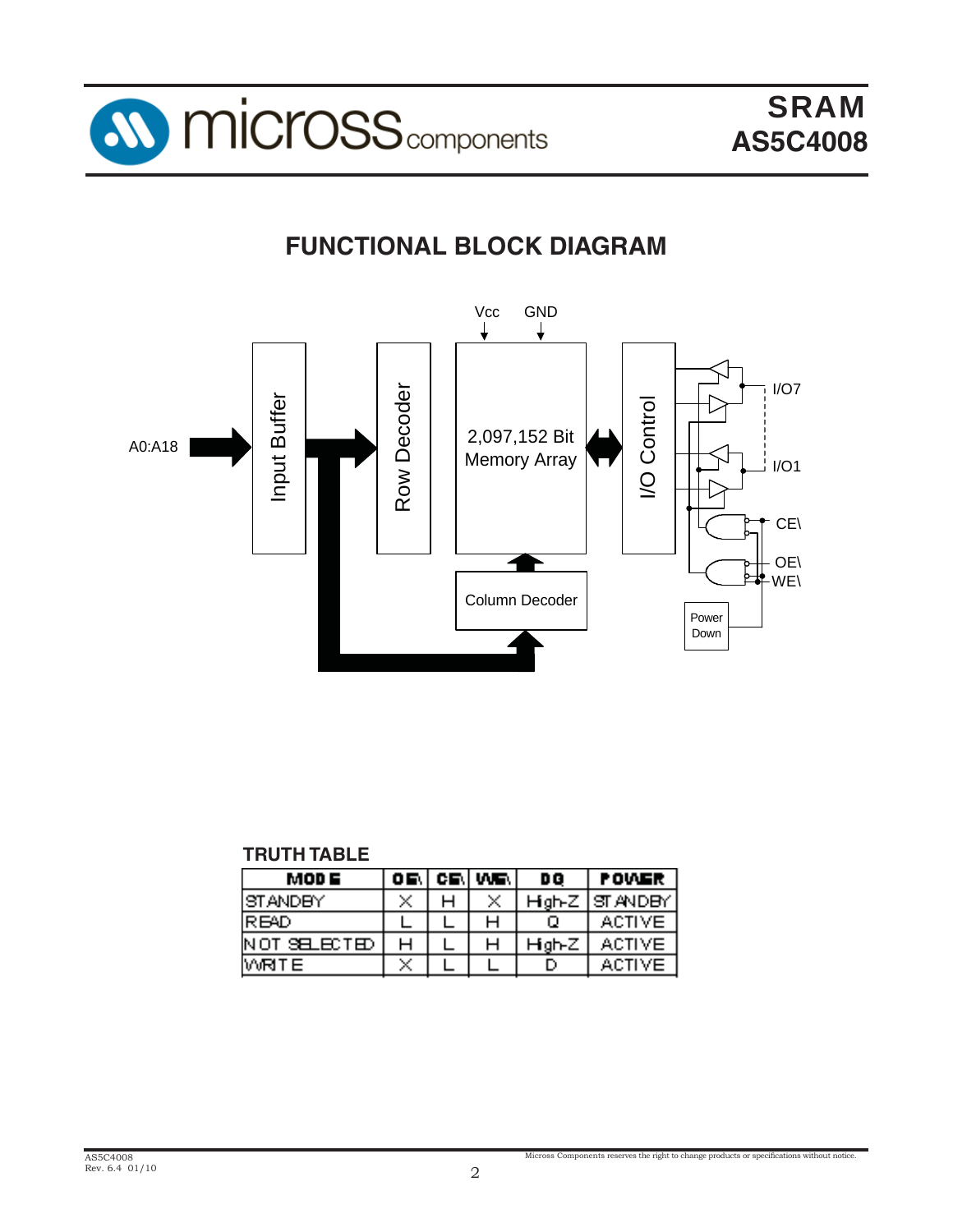

#### **ABSOLUTE MAXIMUM RATINGS\***

| Short Circuit Output Current (per I/O)20mA |  |
|--------------------------------------------|--|
|                                            |  |
|                                            |  |

\*Stresses greater than those listed under "Absolute Maximum Ratings" may cause permanent damage to the device. This is a stress rating only and functional operation of the device at these or any other conditions above those indicated in the operation section of this specification is not implied. Exposure to absolute maximum rating conditions for extended periods may affect reliability. \*\* Junction temperature depends upon package type, cycle time, loading, ambient temperature and airflow.

# **ELECTRICAL CHARACTERISTICS AND RECOMMENDED DC OPERATING CONDITIONS**

(-55°C≤T<sub>A</sub>≤125°C or -40°C to +85°C; Vcc = 5V <u>+</u>10%)

| <b>PARAMETER</b>             | <b>CONDITION</b>                                            | <b>SYMBOL</b>   | <b>MIN</b>       | <b>MAX</b>           | <b>UNITS</b> | <b>NOTES</b> |
|------------------------------|-------------------------------------------------------------|-----------------|------------------|----------------------|--------------|--------------|
| Input High (Logic 1) Voltage |                                                             | V <sub>IH</sub> | $2.2\phantom{0}$ | $V_{\text{CC}}$ +0.5 |              |              |
| Input Low (Logic 0) Voltage  |                                                             | $V_{IL}$        | $-0.5$           | 0.8                  |              | 1, 2         |
| Input Leakage Current        | $OV < V_{IN} < V_{CC}$                                      | ΙLι             | $-10$            | 10                   | μA           |              |
| Output Leakage Current       | Output(s) disabled<br>OV $\leq$ V <sub>OUT</sub> $\leq$ Vcc | IL <sub>O</sub> | $-10$            | 10                   | μA           |              |
| Output High Voltage          | $I_{OH} = -4.0 \text{ mA}$                                  | $V_{OH}$        | 2.4              | $-$                  |              |              |
| Output Low Voltage           | $I_{\text{OL}} = 8.0 \text{ mA}$                            | $V_{OL}$        | $- - -$          | 0.4                  |              |              |
| Supply Voltage               |                                                             | Vcc             | 4.5              | 5.5                  | V            |              |

|                                    |                                                                                                     |                |       |       |       | <b>MAX</b> |       |       |     |    |                    |
|------------------------------------|-----------------------------------------------------------------------------------------------------|----------------|-------|-------|-------|------------|-------|-------|-----|----|--------------------|
| <b>PARAMETER</b>                   | <b>CONDITIONS</b>                                                                                   | <b>SYM</b>     | $-12$ | $-15$ | $-17$ | $-20$      | $-25$ | $-35$ | -45 |    | <b>UNITS NOTES</b> |
| Power Supply Current:<br>Operating | $CE \le V_{IL}$ ; $V_{CC} = MAX$<br>$f = MAX = 1/t_{BC}$<br><b>Outputs Open</b>                     | <b>I</b> CCSP  | 225   | 225   | 225   | 225        | 225   | 225   | 225 | mA | 3                  |
|                                    | L Version Only                                                                                      |                | 180   | 180   | 180   | 180        | 180   | 180   | 180 | mA |                    |
|                                    | $CE\geq V_{\text{H}}$ ; $Vec = MAX$<br>$f = 0$ , Outputs Open                                       | <b>ISBTSP</b>  | 60    | 60    | 60    | 60         | 60    | 60    | 60  | mA |                    |
| Power Supply Current:              | L Version Only                                                                                      | <b>I</b> SBTLP | 30    | 30    | 30    | 30         | 30    | 30    | 30  | mA |                    |
| Standby                            | $CE \lt V_{CC}$ -0.2V; Vcc = MAX<br>$V_{IN} \leq Vss + 0.2V$ or<br>$V_{IN} \geq Vcc - 0.2V$ ; f = 0 | <b>I</b> SBCSP | 25    | 25    | 25    | 25         | 25    | 25    | 25  | mA |                    |
|                                    | L Version Only                                                                                      | <b>ISBCLP</b>  | 10    | 10    | 10    | 10         | 10    | 10    | 10  | mA |                    |

# **CAPACITANCE**

| <b>PARAMETER</b>   | <b>CONDITIONS</b>              | <b>SYMBOL</b> | <b>MAX</b> | <b>UNITS</b> | <b>NOTES</b> |
|--------------------|--------------------------------|---------------|------------|--------------|--------------|
| Input Capacitance  | $T_A = 25^{\circ}C$ , f = 1MHz | ات            | 12         | рF           |              |
| Output Capactiance | $V_{IN} = 0$                   | Co            | 14         | рF           |              |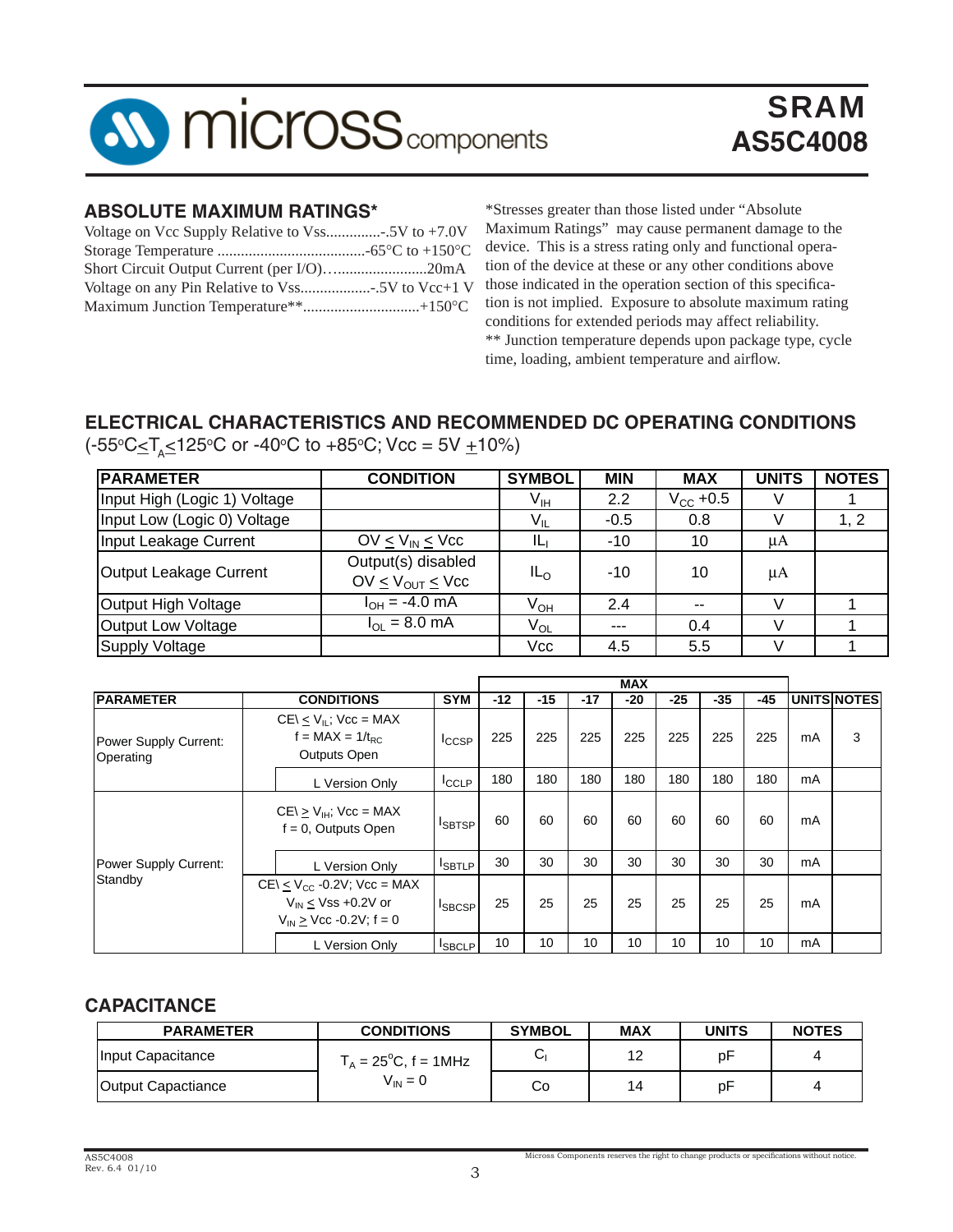

# **ELECTRICAL CHARACTERISTICS AND RECOMMENDED AC OPERATING CONDITIONS**

(-55°C≤T<sub>A</sub>≤125°C or -40°C to +85°C; Vcc = 5V <u>+</u>10%)

| <b>SYM</b><br><b>DESCRIPTION</b>   |                   | $-12$<br>$-15$ |                | $-17$<br>$-20$ |                | $-35$<br>$-25$ |    |                | $-45$                       |                | <b>UNITS NOTES</b> |                         |                 |                |    |    |         |
|------------------------------------|-------------------|----------------|----------------|----------------|----------------|----------------|----|----------------|-----------------------------|----------------|--------------------|-------------------------|-----------------|----------------|----|----|---------|
|                                    |                   | <b>MIN</b>     | <b>MAX</b>     | <b>MIN</b>     | <b>MAX</b>     | <b>MIN</b>     |    |                | MAX   MIN   MAX   MIN   MAX |                |                    |                         | MIN MAX MIN MAX |                |    |    |         |
| <b>READ CYCLE</b>                  |                   |                |                |                |                |                |    |                |                             |                |                    |                         |                 |                |    |    |         |
| <b>Read Cycle Time</b>             | $t_{RC}$          | 12             |                | 15             |                | 17             |    | 20             |                             | 25             |                    | 35                      |                 | 45             |    | ns |         |
| Address Access Time                | t <sub>AA</sub>   |                | 12             |                | 15             |                | 17 |                | 20                          |                | 25                 |                         | 35              |                | 45 | ns |         |
| Chip Enable Access Time            | $t_{\text{ACF}}$  |                | 12             |                | 15             |                | 17 |                | 20                          |                | 25                 |                         | 35              |                | 45 | ns |         |
| Output Hold From Address Change    | t <sub>он</sub>   | $\overline{2}$ |                | $\overline{2}$ |                | $\overline{2}$ |    | $\overline{2}$ |                             | 2              |                    | $\overline{2}$          |                 | $\overline{2}$ |    | ns |         |
| Chip Enable to Output in Low-Z     | $t_{LZCE}$        | $\overline{2}$ |                | $\overline{2}$ |                | $\overline{2}$ |    | 2              |                             | $\overline{2}$ |                    | $\overline{2}$          |                 | $\overline{2}$ |    | ns | 4, 6, 7 |
| Chip Disable to Output in High-Z   | t <sub>HZCE</sub> | 0              | 6.5            | $\Omega$       | $\overline{7}$ | $\Omega$       | 8  | $\Omega$       | 8                           | $\Omega$       | 10                 | $\Omega$                | 15              | $\Omega$       | 20 | ns | 4, 6, 7 |
| Output Enable Acess Time           | $t_{AOE}$         |                | $\overline{7}$ |                | 8              |                | 8  |                | 10                          |                | 12                 |                         | 15              |                | 25 | ns |         |
| Output Enable to Output in Low-Z   | $t_{LZOF}$        | $\Omega$       |                | $\Omega$       |                | $\Omega$       |    | $\Omega$       |                             | $\Omega$       |                    | 0                       |                 | $\Omega$       |    | ns | 4, 6, 7 |
| Output Disable to Output in High-Z | $t_{HZOE}$        | $\Omega$       | 6.5            | $\Omega$       | $\overline{7}$ | $\Omega$       | 8  | $\mathbf 0$    | 8                           | $\Omega$       | 10                 | 0                       | 15              | $\Omega$       | 20 | ns | 4, 6, 7 |
| <b>WRITE CYCLE</b>                 |                   |                |                |                |                |                |    |                |                             |                |                    |                         |                 |                |    |    |         |
| <b>WRITE Cycle Time</b>            | $t_{WC}$          | 12             |                | 15             |                | 17             |    | 20             |                             | 25             |                    | 35                      |                 | 45             |    | ns |         |
| Chip Enable to End of Write        | $t_{\text{CW}}$   | 12             |                | 15             |                | 16             |    | 17             |                             | 20             |                    | 30                      |                 | 35             |    | ns |         |
| Address Valid to End of Write      | t <sub>aw</sub>   | 12             |                | 15             |                | 16             |    | 17             |                             | 20             |                    | 30                      |                 | 35             |    | ns |         |
| Address Setup Time                 | $t_{AS}$          | $\Omega$       |                | $\Omega$       |                | $\Omega$       |    | $\Omega$       |                             | $\Omega$       |                    | 0                       |                 | $\Omega$       |    | ns |         |
| Address Hold From End of Write     | t <sub>ан</sub>   | 1              |                | $\Omega$       |                | $\overline{ }$ |    |                |                             | 1              |                    | $\overline{\mathbf{A}}$ |                 | $\overline{A}$ |    | ns |         |
| <b>WRITE Pulse Width</b>           | t <sub>WP</sub>   | 12             |                | 15             |                | 16             |    | 17             |                             | 20             |                    | 30                      |                 | 35             |    | ns |         |
| Data Setup Time                    | $t_{DS}$          | 6.5            |                | 7              |                | 9              |    | 10             |                             | 12             |                    | 20                      |                 | 25             |    | ns |         |
| Data Hold Time                     | $t_{\text{DH}}$   | $\Omega$       |                | $\Omega$       |                | $\Omega$       |    | $\Omega$       |                             | $\Omega$       |                    | $\Omega$                |                 | $\Omega$       |    | ns |         |
| Write Disable to Output in Low-Z   | $t_{LZWE}$        | 0              |                | $\Omega$       |                | $\Omega$       |    | $\Omega$       |                             | $\Omega$       |                    | 0                       |                 | $\Omega$       |    | ns | 4, 6, 7 |
| Write Enable to Output in High-Z   | $t_{HZWE}$        | 0              | 6.5            | 0              | $\overline{7}$ | 0              | 8  | $\mathbf 0$    | 8                           | 0              | 10                 | 0                       | 25              | $\Omega$       | 30 | ns | 4, 6, 7 |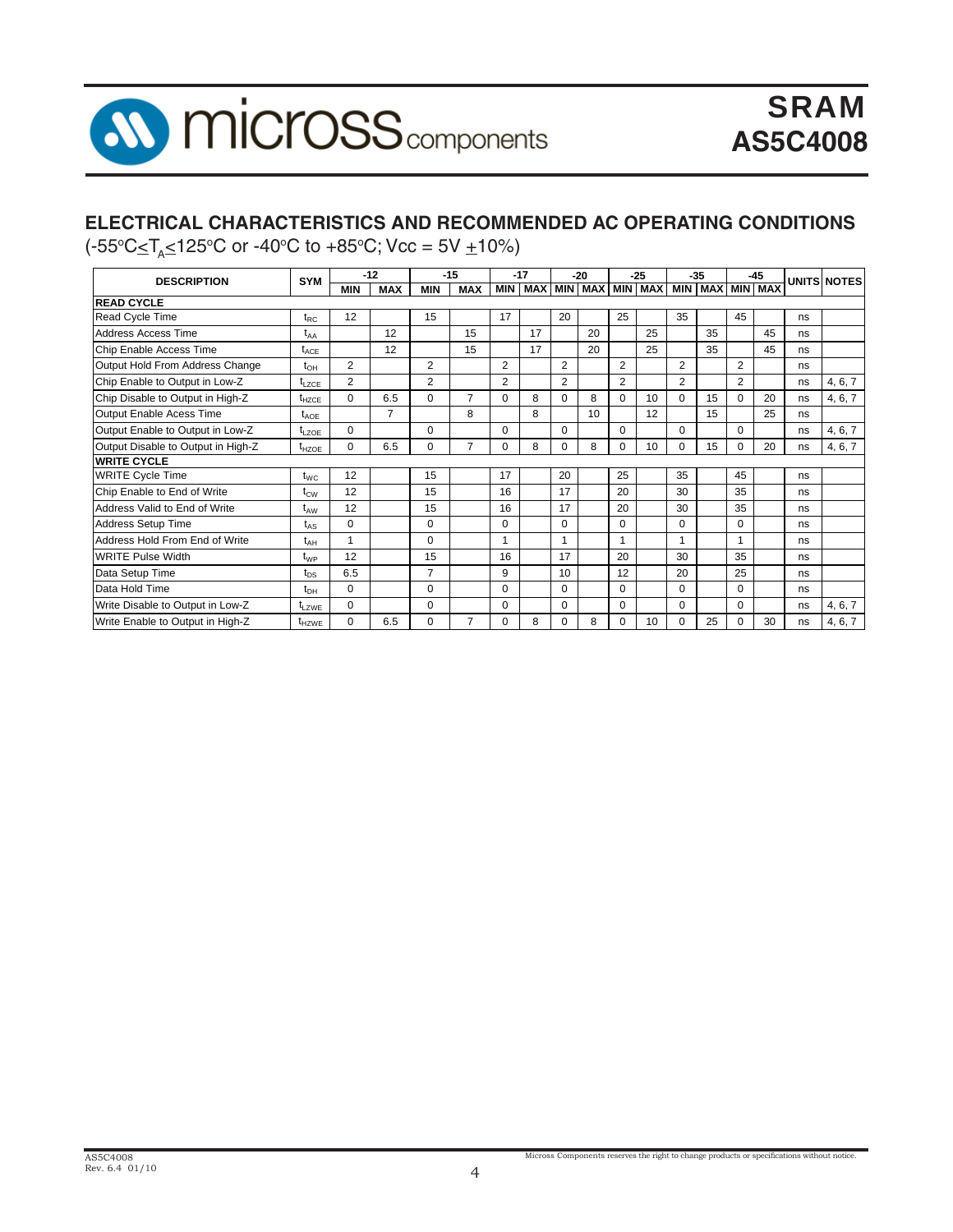# **SV MICroSS** components

## **AC TEST CONDITIONS**



#### **NOTES**

- 1. All voltages referenced to  $V_{ss}$  (GND).<br>2. -2V for pulse width < 20ns
- 2. -2V for pulse width < 20ns
- 3.  $I_{cc}$  is dependent on output loading and cycle rates.
- 4. This parameter is guaranteed but not tested.
- 5. Test conditions as specified with the output loading as shown in Fig. 1 unless otherwise noted.
- 6. t LZCE, tLZWE, tLZOE, t HZCE, tHZOE and tHZWE are specified with  $CL = 5pF$  as in Fig. 2. Transition is measured ±200mV from steady state voltage.
- 7. At any given temperature and voltage condition, HZCE is less than 'LZCE, and 'HZWE is less than 'LZWE.
- 8. WE\ is HIGH for READ cycle.



#### **Fig. 1 Output Load Equivalent Fig. 2 Output Load Equivalent**

SRAM

**AS5C4008**

- 9. Device is continuously selected. Chip enables and output enables are held in their active state.
- 10. Address valid prior to, or coincident with, latest occurring chip enable.
- 11.  $RC = Read Cycle Time$ .
- 12. Chip enable and write enable can initiate and terminate a WRITE cycle.
- 13. Output enable (OE\) is inactive (HIGH).
- 14. Output enable (OE\) is active (LOW).
- 15. ASI does not warrant functionality nor reliability of any product in which the junction temperature exceeds 150°C. Care should be taken to limit power to acceptable levels.

DESCRIPTION | CONDITIONS |SYMBOL MIN | MAX | UNITS | NOTES VCC for Retention Data VDR 2 V Data Retention Current Data Retention Current<br>(L Version Only)  $V_{\text{CC}} = 2V \begin{bmatrix} 1 \\ 1 \end{bmatrix}$  and  $4.5 \begin{bmatrix} 4.5 \\ 1 \end{bmatrix}$  mA Chip Deselect to Data expression to Butch the control of the term of the control of the control of the control of the control of the control of the control of the control of the control of the control of the control of the control of the contro Operation Recovery Time the second transition of the transition of the transition Recovery Time  $CE\$  > (Vcc -0.2V)  $VIN > (Vcc -0.2V)$  or  $< 0.2V$ **CONDITIONS**

# **DATA RETENTION ELECTRICAL CHARACTERISTICS (L Version Only)**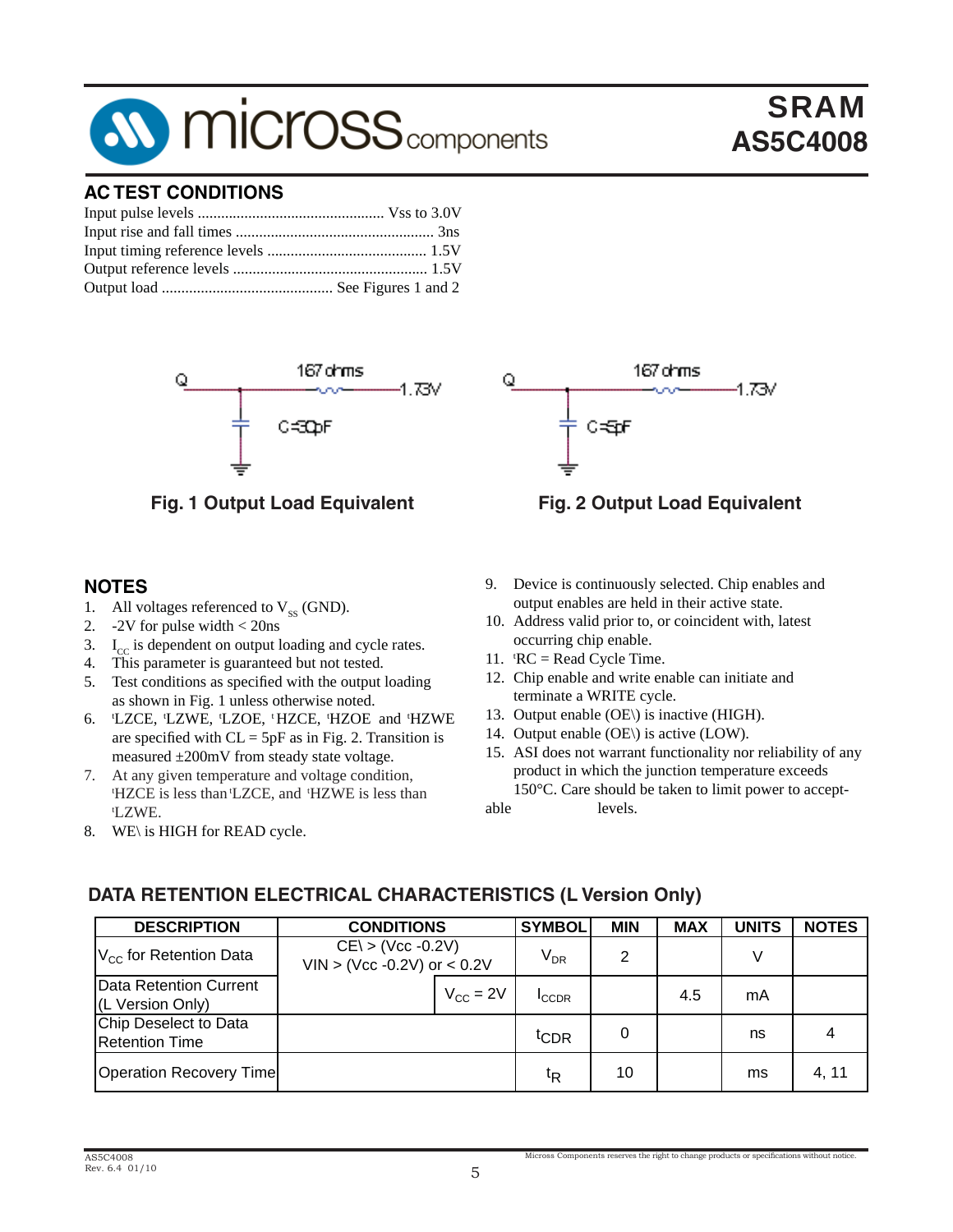

# **LOW V<sub>cc</sub> DATA RETENTION WAVEFORM**



**READ CYCLE NO. 1 8, 9** (Write Enabled Controlled)



**READ CYCLE NO. 2 7, 8, 10**



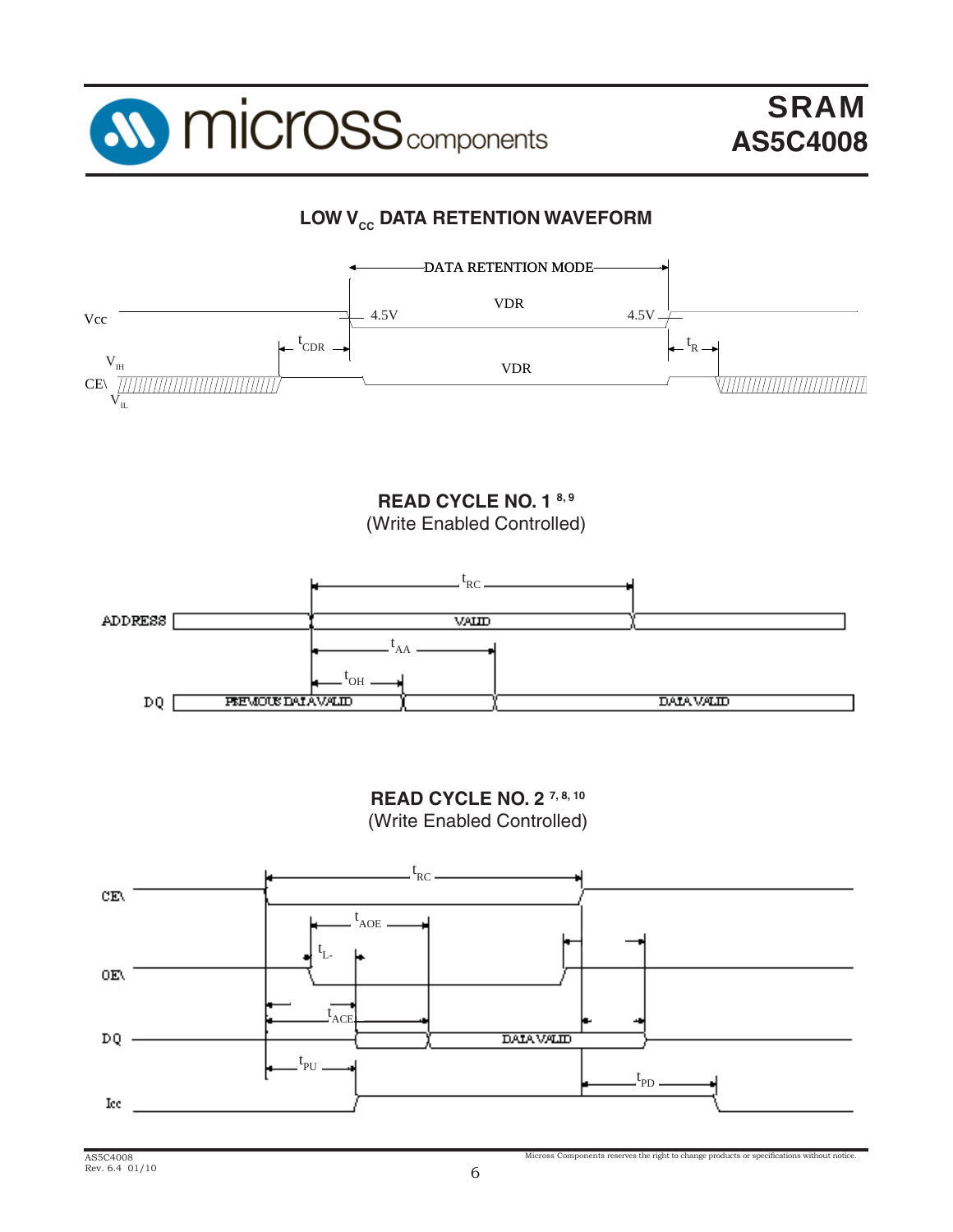

**WRITE CYCLE NO. 1 12** (Chip Enabled Controlled)



 $H10HZ$ 

**WRITE CYCLE NO. 2 12, 13** (Write Enabled Controlled)



Micross Components reserves the right to change products or specifications without notice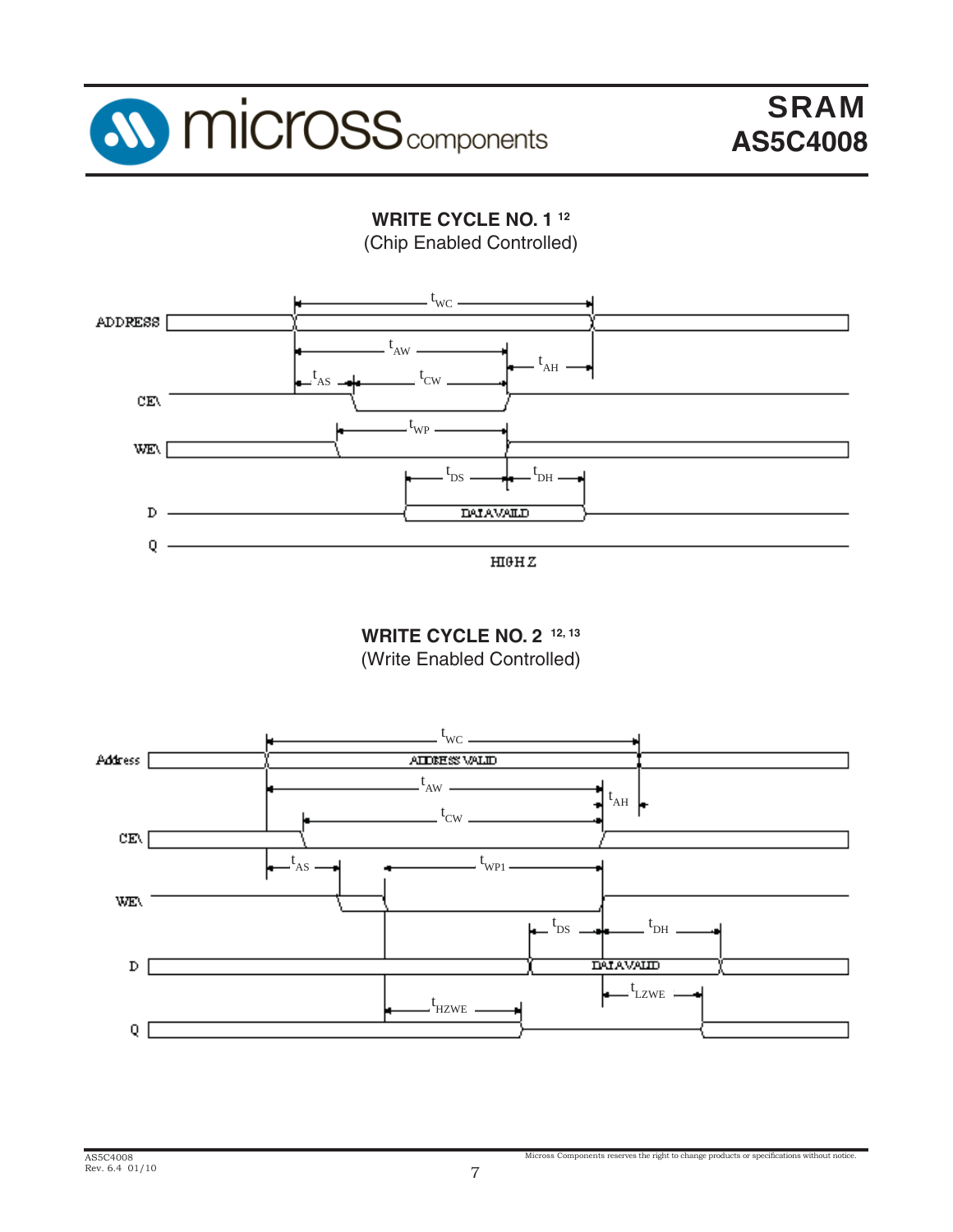

**WRITE CYCLE NO. 37, 12, 14** (Write Enable Controlled)



| Don't Care |
|------------|
| Undefined  |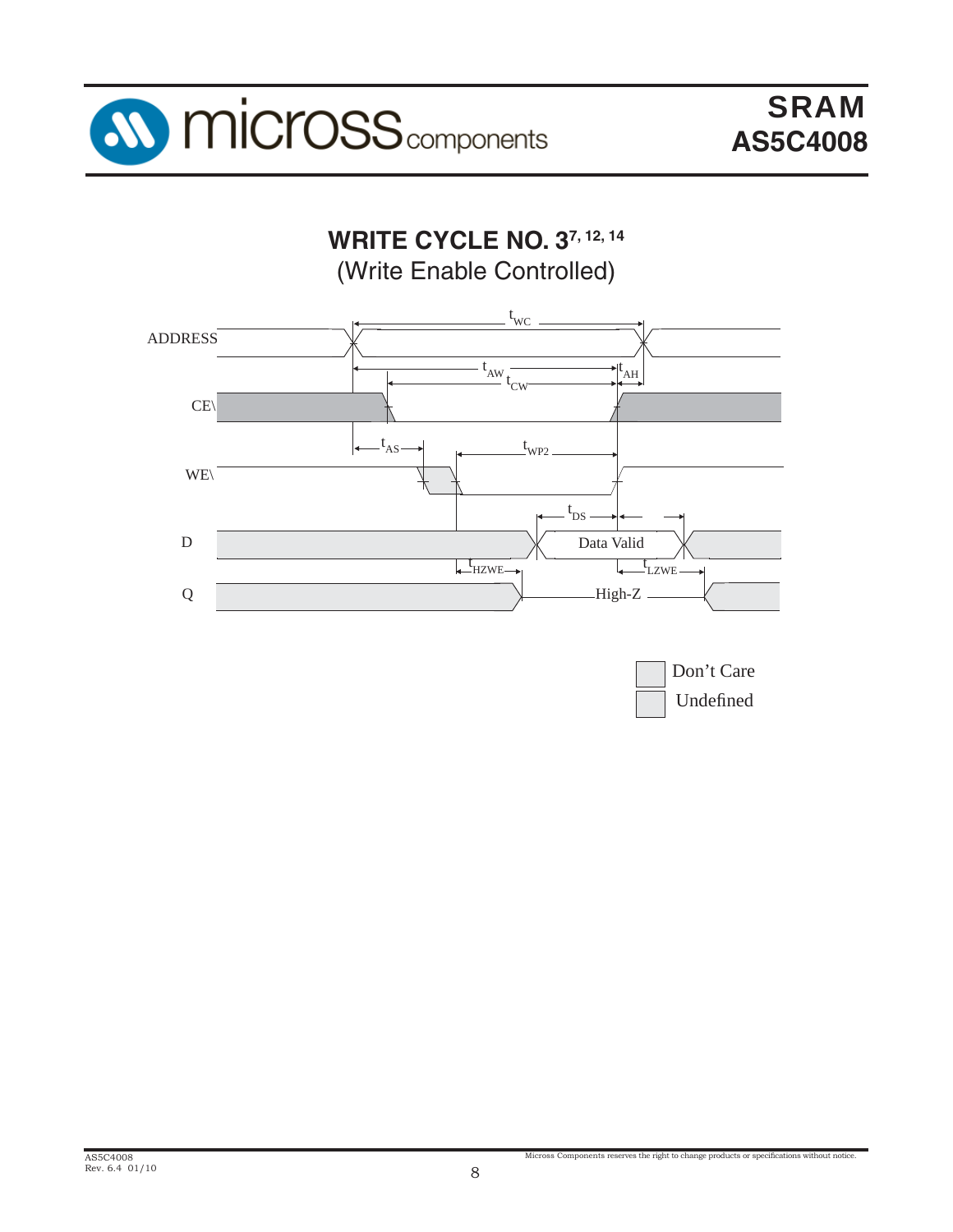

# **MECHANICAL DEFINITION\***

**Micross Case #112 (Package Designator CW) SMD 5962-95600, Case Outline X**



|               | <b>SMD Specifications</b> |            |  |  |  |  |  |
|---------------|---------------------------|------------|--|--|--|--|--|
| <b>SYMBOL</b> | МÚ                        | <b>MAX</b> |  |  |  |  |  |
| Α             |                           | 0.225      |  |  |  |  |  |
| b             | 0.014                     | 0.026      |  |  |  |  |  |
| b1            | 0.045                     | 0065       |  |  |  |  |  |
| Ь2.           | 0.008                     | 0018       |  |  |  |  |  |
| D             |                           | 1.680      |  |  |  |  |  |
| Е             | 0.510                     | 0620       |  |  |  |  |  |
| e             | 0.100 B30                 |            |  |  |  |  |  |
| E1            | $0.600 B$ SC              |            |  |  |  |  |  |
| - 1           | 0.125                     | 0,200      |  |  |  |  |  |
|               | 0.015<br>0.070            |            |  |  |  |  |  |

**NOTE:** *These dimensions are per the SMD. Micross' package dimensional limits may differ, but they will be within the SMD limits.*

*\*All measurements are in inches.*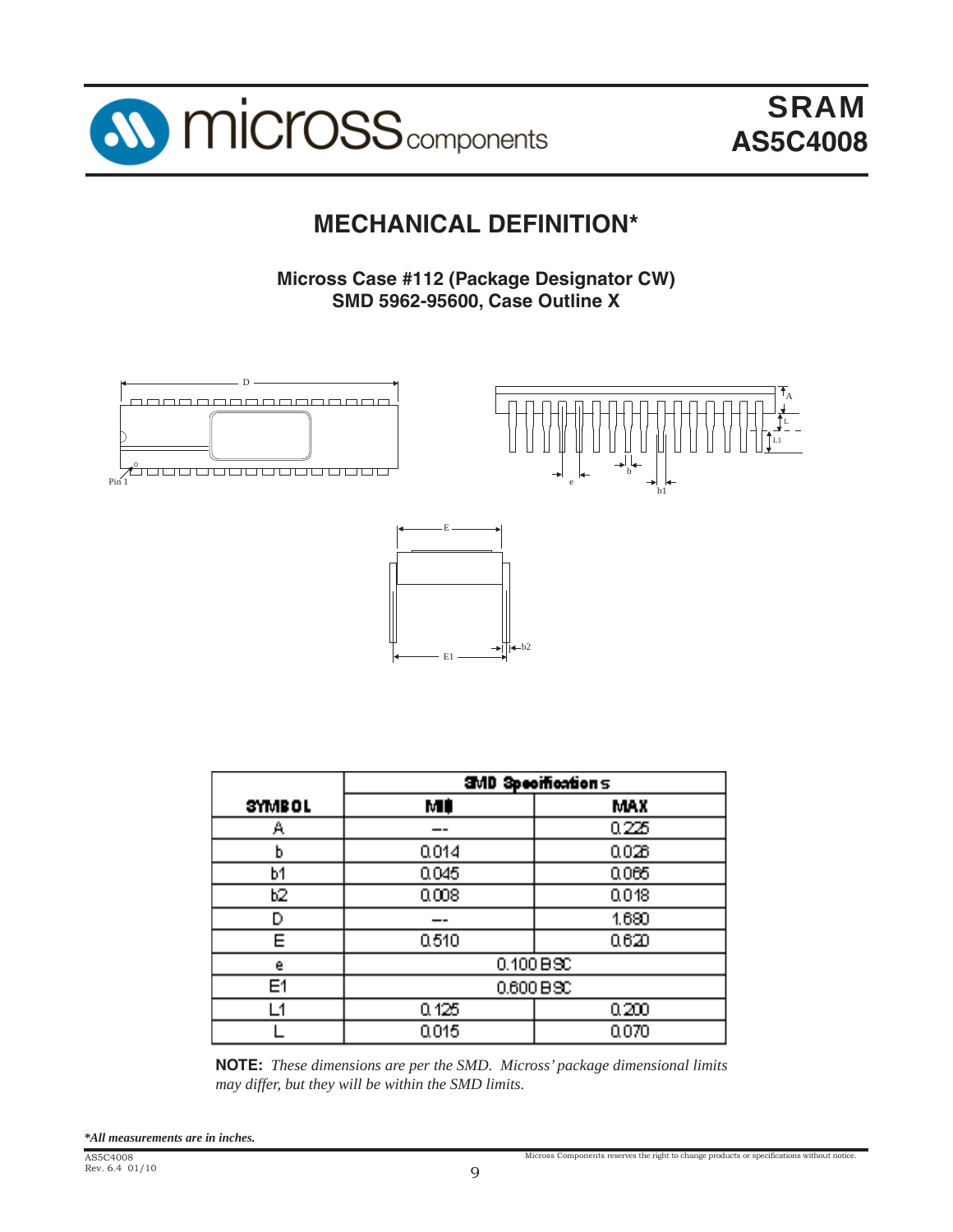

# **MECHANICAL DEFINITION\***

**Micross Case #304 (Package Designator F) SMD 5962-95600, Case Outline 9** 



**Top View**



|               | SMD SPECIFICATIONS |       |  |  |  |  |  |  |
|---------------|--------------------|-------|--|--|--|--|--|--|
| <b>SYMBOL</b> | мŧ                 | MAX   |  |  |  |  |  |  |
| А             | 0.096              | 0.114 |  |  |  |  |  |  |
| ь             | 0.008              | 0.019 |  |  |  |  |  |  |
| с             | 0.003              | 0.008 |  |  |  |  |  |  |
| D             | 0.816              | 0.838 |  |  |  |  |  |  |
| D1            | 0.742              | 0.758 |  |  |  |  |  |  |
| F             | 0.419              | 0.460 |  |  |  |  |  |  |
| Е2            | 0.345              | 0.427 |  |  |  |  |  |  |
| e             | $0.050 B$ $\infty$ |       |  |  |  |  |  |  |
|               | 0.290              | 0.310 |  |  |  |  |  |  |
|               | 0.024<br>0.038     |       |  |  |  |  |  |  |

**NOTE:** *These dimensions are per the SMD. Micross' package dimensional limits may differ, but they will be within the SMD limits.*

Micross Components reserves the right to change products or specifications without notice.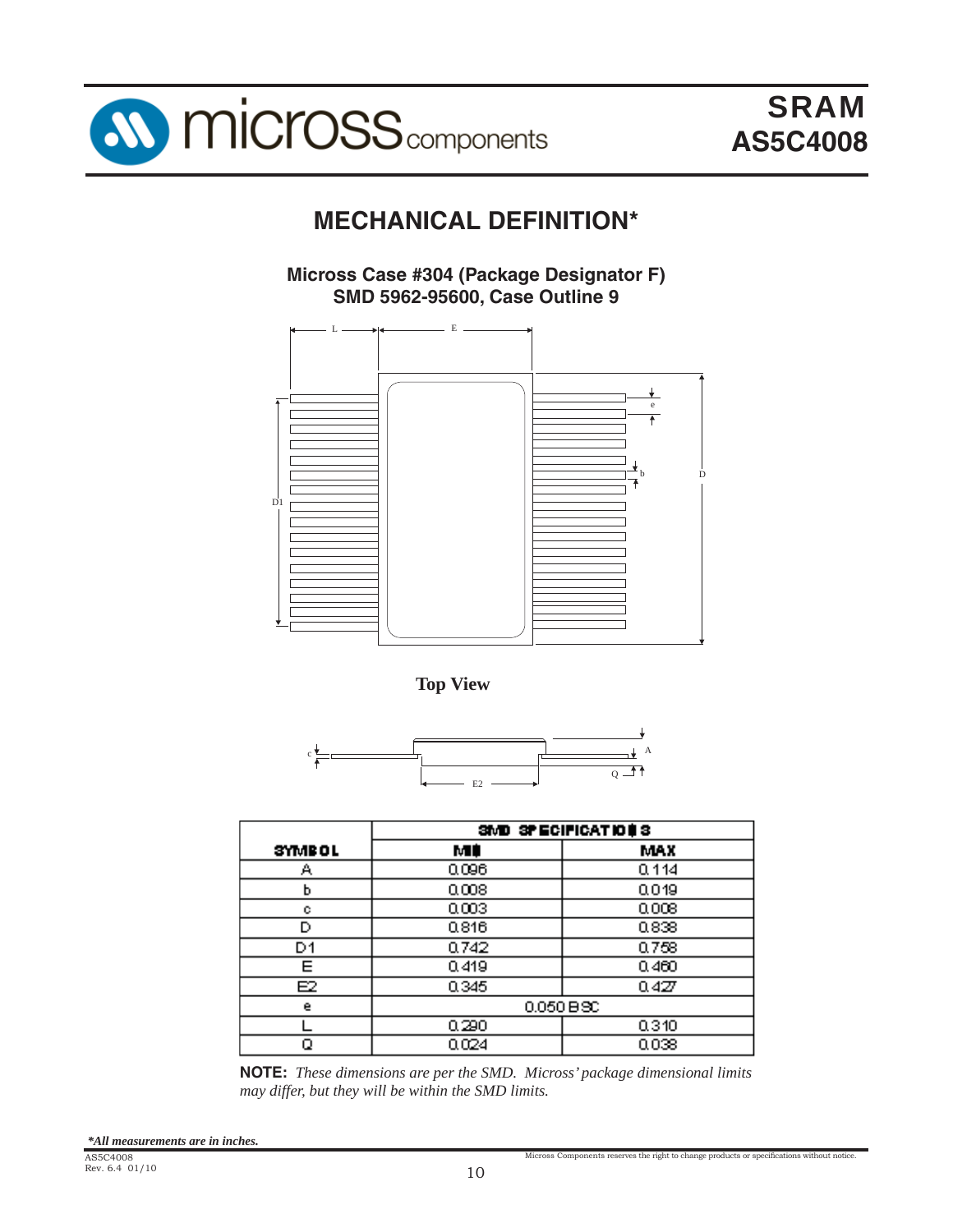

A1

# **MECHANICAL DEFINITION\***

**Micross Case #209 (Package Designator EC) SMD 5962-95600, Case Outline Z**



| SMD SPECIFICATIONS |       |  |  |  |  |  |  |  |
|--------------------|-------|--|--|--|--|--|--|--|
| м¢                 | MAX   |  |  |  |  |  |  |  |
| 0.080              | 0.100 |  |  |  |  |  |  |  |
| 0.006              | 0.054 |  |  |  |  |  |  |  |
| 0.022              | 0.028 |  |  |  |  |  |  |  |
| 0.815              | 0.835 |  |  |  |  |  |  |  |
| 0.740              | 0.760 |  |  |  |  |  |  |  |
| 0.440              | 0.460 |  |  |  |  |  |  |  |
| $0.050 B$ $\infty$ |       |  |  |  |  |  |  |  |
| $0.100$ REF        |       |  |  |  |  |  |  |  |
| $0.009$ REF        |       |  |  |  |  |  |  |  |
|                    |       |  |  |  |  |  |  |  |

**NOTE:** *These dimensions are per the SMD. Micross' package dimensional limits may differ, but they will be within the SMD limits.*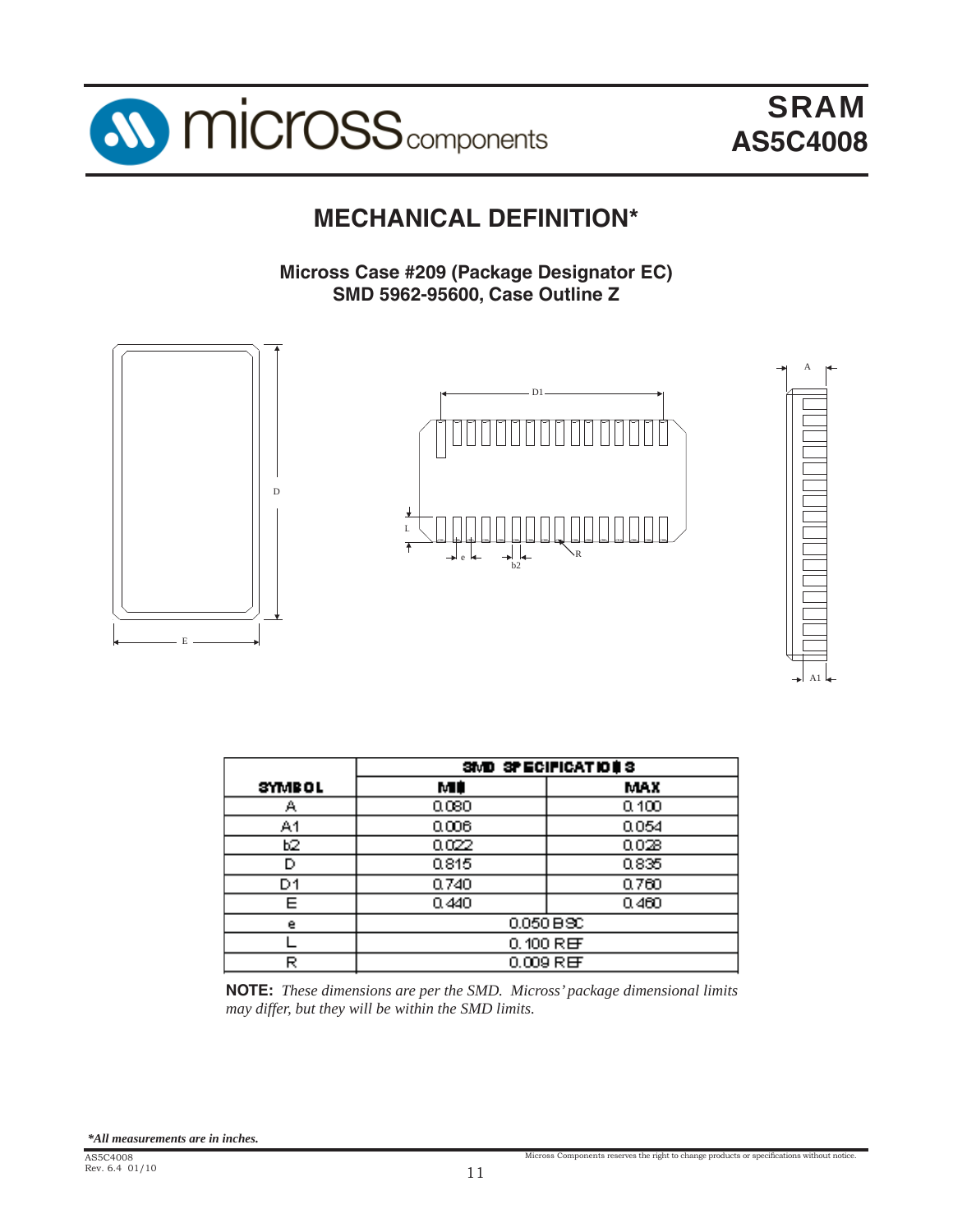

# **MECHANICAL DEFINITION\***

**Micross Case #502 (Package Designator ECJ)**



|                | <b>MICROSS SPECIFICATIONS</b> |            |  |  |  |  |  |  |
|----------------|-------------------------------|------------|--|--|--|--|--|--|
| <b>SYMBOL</b>  | <b>MIN</b>                    | <b>MAX</b> |  |  |  |  |  |  |
| A              | 0.115                         | 0.160      |  |  |  |  |  |  |
| A <sub>1</sub> | 0.054                         | 0.075      |  |  |  |  |  |  |
| A2             | 0.025                         | 0.063      |  |  |  |  |  |  |
| b              | 0.012                         | 0.028      |  |  |  |  |  |  |
| D              | 0.815                         | 0.835      |  |  |  |  |  |  |
| D1             | 0.740                         | 0.760      |  |  |  |  |  |  |
| E              | 0.418                         | 0.460      |  |  |  |  |  |  |
| E <sub>2</sub> | 0.460                         | 0.440      |  |  |  |  |  |  |
| е              | 0.050 BSC                     |            |  |  |  |  |  |  |
|                | 0.050                         | 0.070      |  |  |  |  |  |  |
| $\overline{2}$ | 0.115                         | 0.135      |  |  |  |  |  |  |

**NOTE:** *This package meets SMD 5962-95600, Case Outline U dimensions in every aspect, except dimension E2.*

Micross Components reserves the right to change products or specifications without notice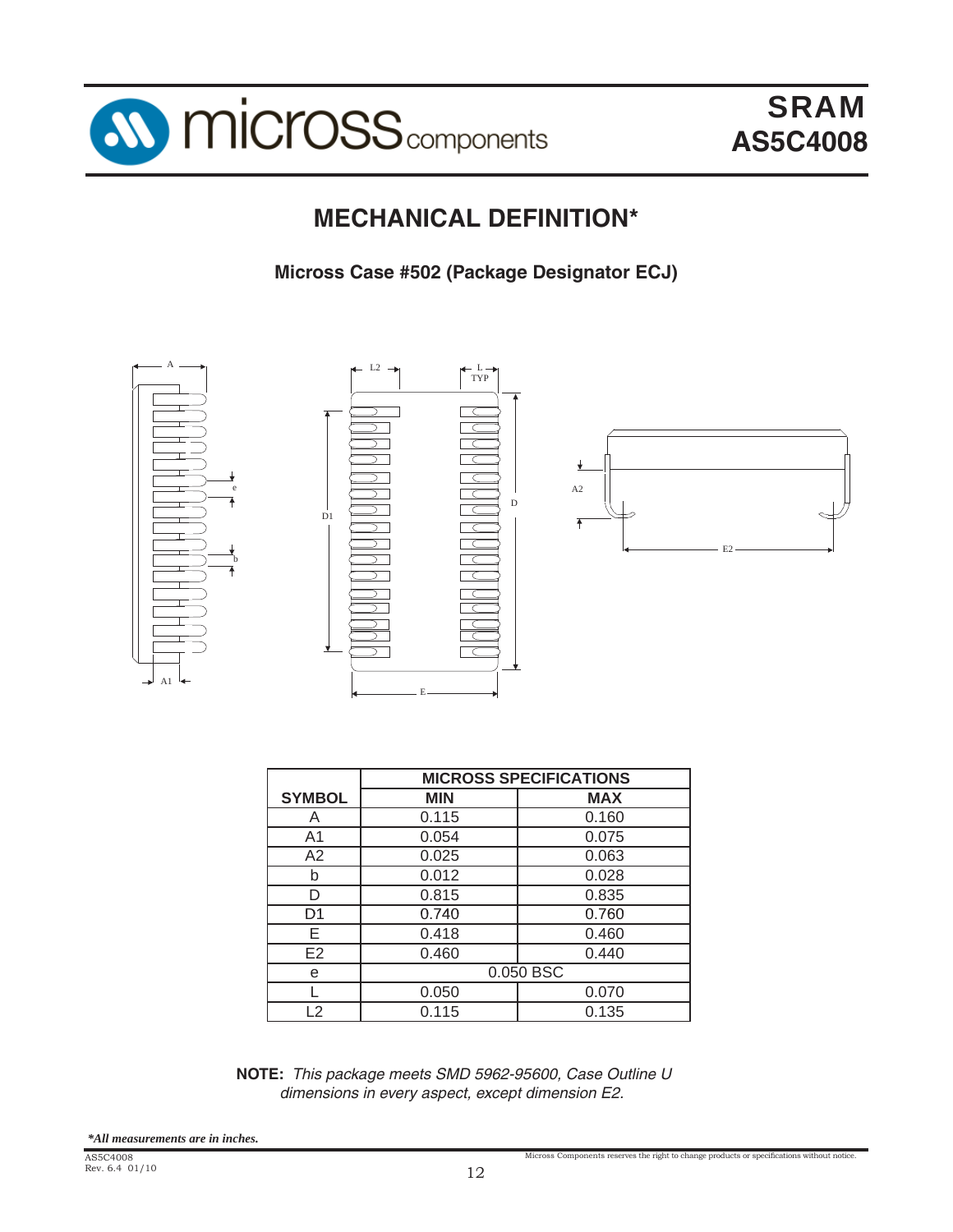

# **ORDERING INFORMATION**

**EXAMPLE:** AS5C4008EC-20/883C **EXAMPLE:** AS5C4008FN-45E/883C

| <b>Device</b><br><b>Number</b> | <b>Package</b><br><b>Type</b> | <b>Speed</b><br>ns | Options** | <b>Process</b>                | <b>Device</b><br><b>Number</b> |
|--------------------------------|-------------------------------|--------------------|-----------|-------------------------------|--------------------------------|
| AS5C4008<br>AS5C4008           | EC.<br><b>ECJ</b>             | -15<br>-15         | L         | $/$ *<br>/*                   | AS5C400<br>AS5C400<br>AS5C400  |
| AS5C4008<br>AS5C4008           | <b>EC</b><br><b>ECJ</b>       | $-17$<br>$-17$     | L         | $/$ *<br>/*                   | AS5C400<br>AS5C400<br>AS5C400  |
| AS5C4008<br>AS5C4008           | <b>EC</b><br><b>ECJ</b>       | $-20$<br>$-20$     | L         | $\prime^{\ast}$<br>$\prime^*$ | AS5C400<br>AS5C400<br>AS5C400  |
| AS5C4008<br>AS5C4008           | EC<br><b>ECJ</b>              | $-25$<br>$-25$     | L         | $\prime^*$<br>/*              | AS5C400<br>AS5C400<br>AS5C400  |
| AS5C4008<br>AS5C4008           | <b>EC</b><br><b>ECJ</b>       | $-35$<br>-35       | L         | $\prime^*$<br>$\prime^*$      | AS5C400<br>AS5C400<br>AS5C400  |
| AS5C4008<br>AS5C4008           | EC<br>ECJ                     | $-45$<br>-45       |           | $\prime^*$<br>/*              | AS5C400<br>AS5C400<br>AS5C400  |

| <b>Device</b><br><b>Number</b> | Package<br>Type | <b>Speed</b><br>ns | Options** | <b>Process</b> |
|--------------------------------|-----------------|--------------------|-----------|----------------|
| AS5C4008                       | F               | $-15$              | L         | /*             |
| AS5C4008                       | FN              | -15                |           | /*             |
| AS5C4008                       | FN              | $-15$              | E         | /*             |
| AS5C4008                       | F               | $-17$              |           | /*             |
| AS5C4008                       | FN              | $-17$              |           | /*             |
| AS5C4008                       | FN              | -17                | F         | /*             |
| AS5C4008                       | F               | $-20$              |           | /*             |
| AS5C4008                       | FN              | $-20$              | L         | /*             |
| AS5C4008                       | FN              | $-20$              | F         | /*             |
| AS5C4008                       | F               | $-25$              |           | /*             |
| AS5C4008                       | FN              | $-25$              |           | /*             |
| AS5C4008                       | FN              | $-25$              | E         | /*             |
| AS5C4008                       | F               | -35                | L         | /*             |
| AS5C4008                       | FN              | -35                |           | /*             |
| AS5C4008                       | FN              | -35                | E         | /*             |
| AS5C4008                       | F               | -45                |           | /*             |
| AS5C4008                       | FN              | -45                |           | /*             |
| AS5C4008                       | FN              | -45                | F         | /*             |

Micross Components reserves the right to change products or specifications without notice.

**EXAMPLE:** AS5C4008CW-25L/883C

| <b>Device</b><br><b>Number</b> | Package<br><b>Type</b> | <b>Speed</b><br>ns | <b>Options**   Process</b> |      |
|--------------------------------|------------------------|--------------------|----------------------------|------|
| AS5C4008                       | <b>CW</b>              | $-15$              |                            | /*   |
| AS5C4008                       | <b>CW</b>              | $-17$              |                            | /*   |
| AS5C4008                       | <b>CW</b>              | $-20$              |                            | $1*$ |
| AS5C4008                       | CW                     | $-25$              |                            | /*   |
| AS5C4008                       | CW                     | $-35$              |                            | /*   |
| AS5C4008                       | CW                     | $-45$              |                            | /*   |

## **\*AVAILABLE PROCESSES**

| $IT = Industrial Temperature Range$ | -40 <sup>o</sup> C to +85 <sup>o</sup> C      |
|-------------------------------------|-----------------------------------------------|
| $XT = Extended Temperature Range$   | -55 $\rm{^{\circ}C}$ to +125 $\rm{^{\circ}C}$ |
| $883C =$ Full Military Processing   | -55 $\rm{^{\circ}C}$ to +125 $\rm{^{\circ}C}$ |

#### **\*\*DEFINITION OF OPTIONS**

2V Data Retention/Low Power L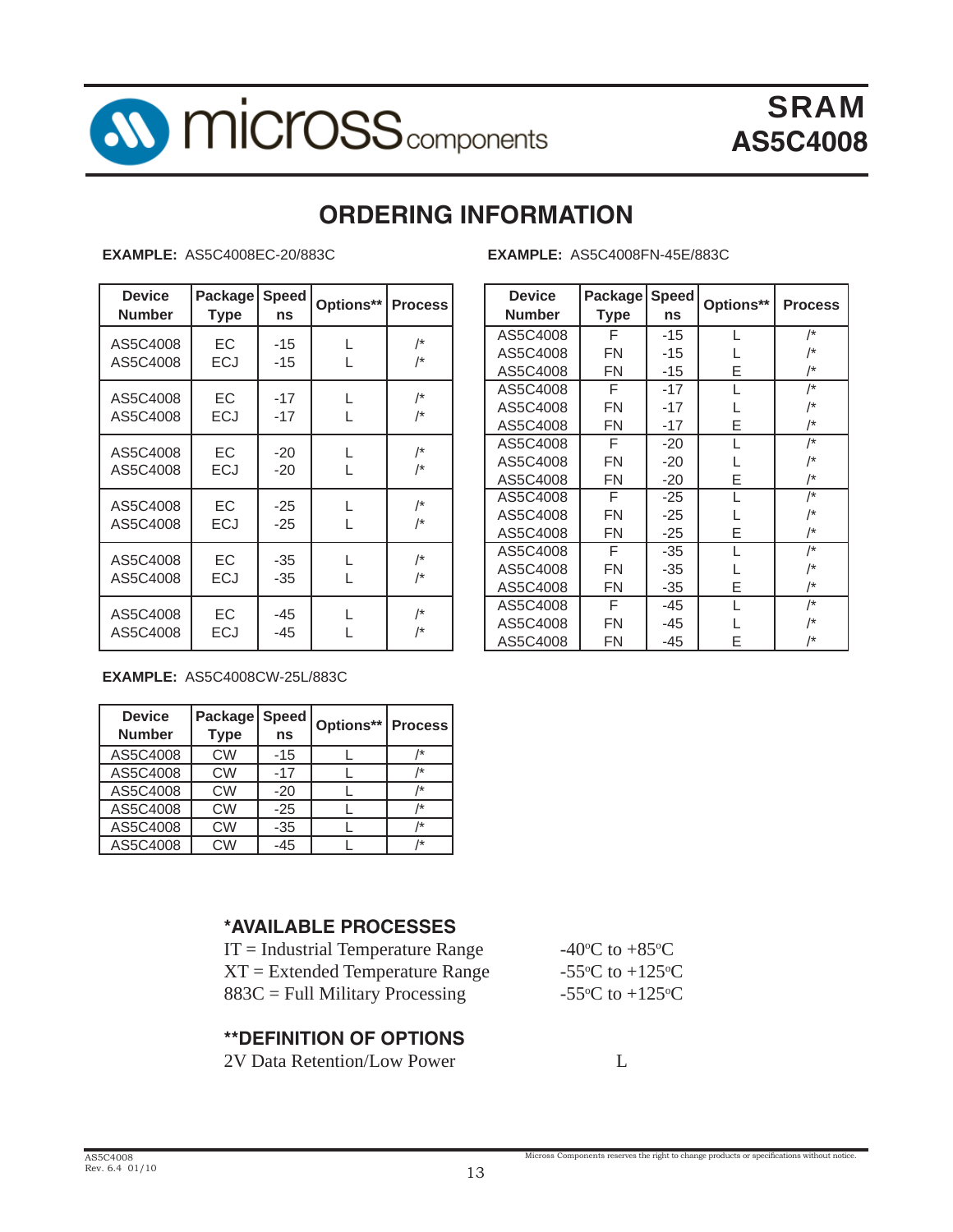

# **MICROSS TO DSCC PART NUMBER CROSS REFERENCE FOR 5962-95600\***

#### **Micross Package Designator CW Micross Package Designator F**

| Micross Part # | <b>SMD Part #</b> | <b>Micross Part #</b> | <b>SMD Part#</b> |
|----------------|-------------------|-----------------------|------------------|
| AS5C4008CW-12L | 5962-9560015QXA   | AS5C4008F-12L         | 5962-9560015Q9A  |
| AS5C4008CW-12L | 5962-9560016QXA   | AS5C4008F-12L         | 5962-9560016Q9A  |
| AS5C4008CW-15  | 5962-9560014QXA   | AS5C4008F-15          | 5962-9560014Q9A  |
| AS5C4008CW-15L | 5962-9560013QXA   | AS5C4008F-15L         | 5962-9560013Q9A  |
| AS5C4008CW-20L | 5962-9560012QXA   | AS5C4008F-20L         | 5962-9560012Q9A  |
| AS5C4008CW-25L | 5962-9560011QXA   | AS5C4008F-25L         | 5962-9560011Q9A  |
| AS5C4008CW-35L | 5962-9560010QXA   | AS5C4008F-35L         | 5962-9560010Q9A  |
| AS5C4008CW-45L | 5962-9560009QXA   | AS5C4008F-45L         | 5962-9560009Q9A  |
|                |                   |                       |                  |
| AS5C4008CW-20  | 5962-9560004MXA   | AS5C4008F-20          | 5962-9560004M9A  |
| AS5C4008CW-20L | 5962-9560008MXA   | AS5C4008F-20L         | 5962-9560008M9A  |
| AS5C4008CW-25  | 5962-9560003MXA   | AS5C4008F-25          | 5962-9560003M9A  |
| AS5C4008CW-25L | 5962-9560007MXA   | AS5C4008F-25L         | 5962-9560007M9A  |
| AS5C4008CW-35  | 5962-9560002MXA   | AS5C4008F-35          | 5962-9560002M9A  |
| AS5C4008CW-35L | 5962-9560006MXA   | AS5C4008F-35L         | 5962-9560006M9A  |
| AS5C4008CW-45  | 5962-9560001MXA   | AS5C4008F-45          | 5962-9560001M9A  |
| AS5C4008CW-45L | 5962-9560005MXA   | AS5C4008F-45L         | 5962-9560005M9A  |

| <b>Micross Part #</b> | <b>SMD Part #</b> |
|-----------------------|-------------------|
| AS5C4008F-12L         | 5962-9560015Q9    |
| AS5C4008F-12L         | 5962-9560016Q9    |
| AS5C4008F-15          | 5962-9560014Q9    |
| AS5C4008F-15L         | 5962-9560013Q9    |
| AS5C4008F-20L         | 5962-9560012Q9    |
| AS5C4008F-25L         | 5962-9560011Q9    |
| AS5C4008F-35L         | 5962-9560010Q9    |
| AS5C4008F-45L         | 5962-9560009Q9    |
|                       |                   |
| AS5C4008F-20          | 5962-9560004M9    |
| AS5C4008F-20L         | 5962-9560008M9    |
| AS5C4008F-25          | 5962-9560003M9    |
| AS5C4008F-25L         | 5962-9560007M9    |
| AS5C4008F-35          | 5962-9560002M9    |
| AS5C4008F-35L         | 5962-9560006M9    |
| AS5C4008F-45          | 5962-9560001M9    |
| AS5C4008F-45I         | 5962-9560005M9    |

#### **Micross Package Designator EC Micross Package Designator ECJ**

Micross Components reserves the right to change products or specifications without notice.

| Micross Part # | <b>SMD Part #</b> | Micross Part #  | <b>SMD Part #</b> |
|----------------|-------------------|-----------------|-------------------|
| AS5C4008EC-12L | 5962-9560015QZA   | AS5C4008ECJ-12L | 5962-9560015QUA   |
| AS5C4008EC-12L | 5962-9560016QZA   | AS5C4008ECJ-12L | 5962-9560016QUA   |
| AS5C4008EC-15  | 5962-9560014QZA   | AS5C4008ECJ-15  | 5962-9560014QUA   |
| AS5C4008EC-15L | 5962-9560013QZA   | AS5C4008ECJ-15L | 5962-9560013QUA   |
| AS5C4008EC-20L | 5962-9560012QZA   | AS5C4008ECJ-20L | 5962-9560012QUA   |
| AS5C4008EC-25L | 5962-9560011QZA   | AS5C4008ECJ-25L | 5962-9560011QUA   |
| AS5C4008EC-35L | 5962-9560010QZA   | AS5C4008ECJ-35L | 5962-9560010QUA   |
| AS5C4008EC-45L | 5962-9560009QZA   | AS5C4008ECJ-45L | 5962-9560009QUA   |
|                |                   |                 |                   |
| AS5C4008EC-20  | 5962-9560004MZA   | AS5C4008ECJ-20  | 5962-9560004MUA   |
| AS5C4008EC-20L | 5962-9560008MZA   | AS5C4008ECJ-20L | 5962-9560008MUA   |
| AS5C4008EC-25  | 5962-9560003MZA   | AS5C4008ECJ-25  | 5962-9560003MUA   |
| AS5C4008EC-25L | 5962-9560007MZA   | AS5C4008ECJ-25L | 5962-9560007MUA   |
| AS5C4008EC-35  | 5962-9560002MZA   | AS5C4008ECJ-35  | 5962-9560002MUA   |
| AS5C4008EC-35L | 5962-9560006MZA   | AS5C4008ECJ-35L | 5962-9560006MUA   |
| AS5C4008EC-45  | 5962-9560001MZA   | AS5C4008ECJ-45  | 5962-9560001MUA   |
| AS5C4008EC-45L | 5962-9560005MZA   | AS5C4008ECJ-45L | 5962-9560005MUA   |
|                |                   |                 |                   |

*\* ASI part number is for reference only. Orders received referencing the SMD part number will be processed per the SMD.*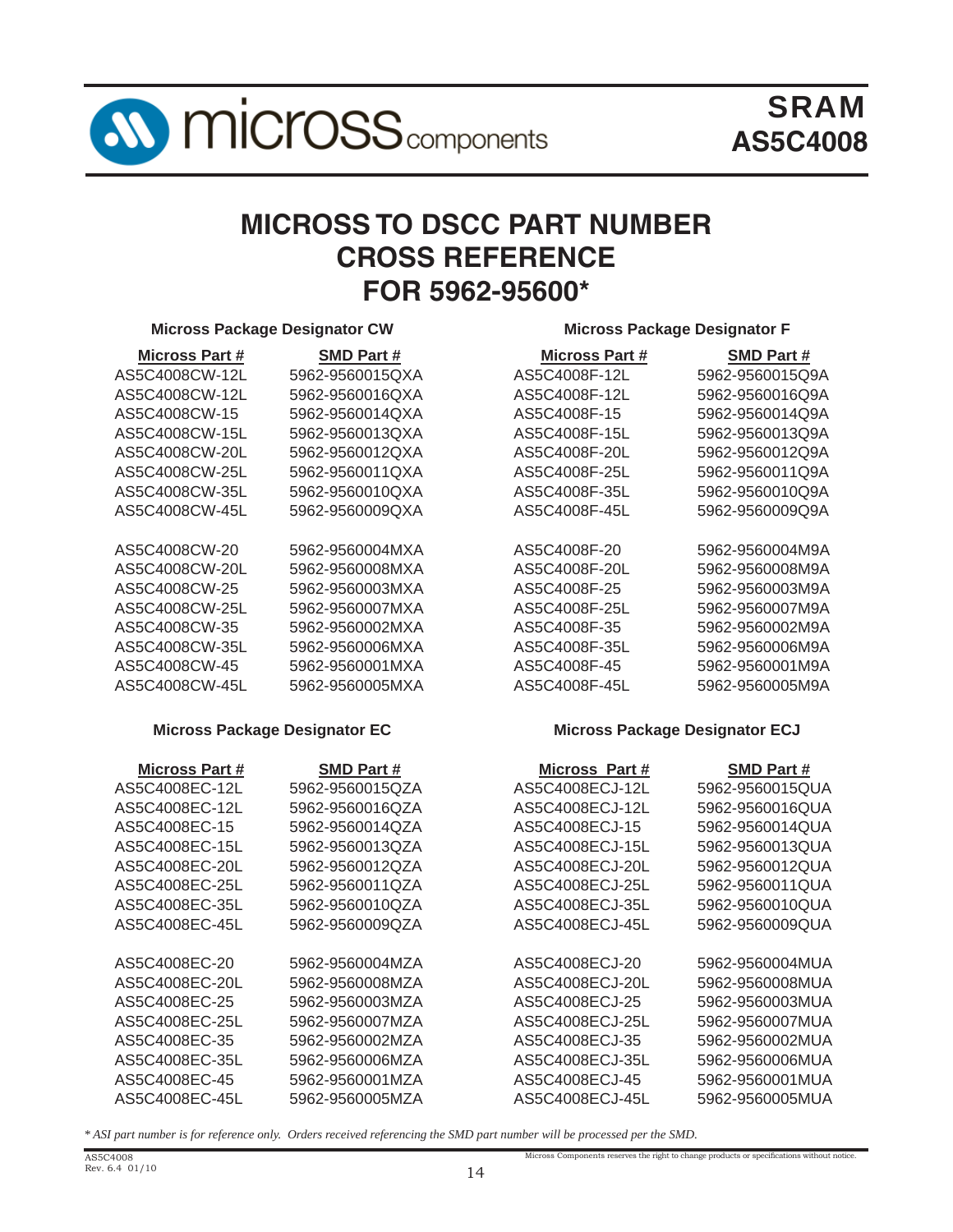

# **MICROSS TO DSCC PART NUMBER CROSS REFERENCE FOR 5962-95613\***

**Micross Package Designator CW Micross Package Designator F**

| <b>Micross Part #</b> | SMD Part #      | <b>Micross Part #</b> | SMD Part #      |
|-----------------------|-----------------|-----------------------|-----------------|
| AS5C4008CW-12/H       | 5962-9561329HYA | AS5C4008F-12/H        | 5962-9561329H9A |
| AS5C4008CW-12/LH      | 5962-9561328HYA | AS5C4008F-12/LH       | 5962-9561328H9A |
| AS5C4008CW-15/H       | 5962-9561314HYA | AS5C4008F-15/H        | 5962-9561314H9A |
| AS5C4008CW-17/H       | 5962-9561310HYA | AS5C4008F-17/H        | 5962-9561310H9A |
| AS5C4008CW-17/LH      | 5962-9561324HYA | AS5C4008F-17/LH       | 5962-9561324H9A |
|                       |                 |                       |                 |
| AS5C4008CW-20/H       | 5962-9561309HYA | AS5C4008F-20/H        | 5962-9561309H9A |
| AS5C4008CW-20/LH      | 5962-9561323HYA | AS5C4008F-20/LH       | 5962-9561323H9A |
| AS5C4008CW-25/H       | 5962-9561308HYA | AS5C4008F-25/H        | 5962-9561308H9A |
| AS5C4008CW-25/H       | 5962-9561313HYA | AS5C4008F-25/H        | 5962-9561313H9A |
| AS5C4008CW-25/LH      | 5962-9561322HYA | AS5C4008F-25/LH       | 5962-9561322H9A |
| AS5C4008CW-25/LH      | 5962-9561327HYA | AS5C4008F-25/LH       | 5962-9561327H9A |
| AS5C4008CW-35/H       | 5962-9561307HYA | AS5C4008F-35/H        | 5962-9561307H9A |
| AS5C4008CW-35/H       | 5962-9561312HYA | AS5C4008F-35/H        | 5962-9561312H9A |
| AS5C4008CW-35/LH      | 5962-9561321HYA | AS5C4008F-35/LH       | 5962-9561321H9A |
| AS5C4008CW-35/LH      | 5962-9561326HYA | AS5C4008F-35/LH       | 5962-9561326H9A |
| AS5C4008CW-45/H       | 5962-9561306HYA | AS5C4008F-45/H        | 5962-9561306H9A |
| AS5C4008CW-45/H       | 5962-9561311HYA | AS5C4008F-45/H        | 5962-9561311H9A |
| AS5C4008CW-45/LH      | 5962-9561320HYA | AS5C4008F-45/LH       | 5962-9561320H9A |
| AS5C4008CW-45/LH      | 5962-9561325HYA | AS5C4008F-45/LH       | 5962-9561325H9A |
| AS5C4008CW-55/H       | 5962-9561305HYA | AS5C4008F-55/H        | 5962-9561305H9A |
| AS5C4008CW-55/LH      | 5962-9561319HYA | AS5C4008F-55/LH       | 5962-9561319H9A |
| AS5C4008CW-12/H       | 5962-9561329HYC | AS5C4008F-12/H        | 5962-9561329H9C |
| AS5C4008CW-12/LH      | 5962-9561328HYC | AS5C4008F-12/LH       | 5962-9561328H9C |
| AS5C4008CW-15/H       | 5962-9561314HYC | AS5C4008F-15/H        | 5962-9561314H9C |
| AS5C4008CW-17/H       | 5962-9561310HYC | AS5C4008F-17/H        | 5962-9561310H9C |
| AS5C4008CW-17/LH      | 5962-9561324HYC | AS5C4008F-17/LH       | 5962-9561324H9C |
| AS5C4008CW-20/H       | 5962-9561309HYC | AS5C4008F-20/H        | 5962-9561309H9C |
| AS5C4008CW-20/LH      | 5962-9561323HYC | AS5C4008F-20/LH       | 5962-9561323H9C |
| AS5C4008CW-25/H       | 5962-9561308HYC | AS5C4008F-25/H        | 5962-9561308H9C |
| AS5C4008CW-25/H       | 5962-9561313HYC | AS5C4008F-25/H        | 5962-9561313H9C |
| AS5C4008CW-25/LH      | 5962-9561322HYC | AS5C4008F-25/LH       | 5962-9561322H9C |
| AS5C4008CW-25/LH      | 5962-9561327HYC | AS5C4008F-25/LH       | 5962-9561327H9C |
| AS5C4008CW-35/H       | 5962-9561307HYC | AS5C4008F-35/H        | 5962-9561307H9C |
| AS5C4008CW-35/H       | 5962-9561312HYC | AS5C4008F-35/H        | 5962-9561312H9C |
| AS5C4008CW-35/LH      | 5962-9561321HYC | AS5C4008F-35/LH       | 5962-9561321H9C |
| AS5C4008CW-35/LH      | 5962-9561326HYC | AS5C4008F-35/LH       | 5962-9561326H9C |
| AS5C4008CW-45/H       | 5962-9561306HYC | AS5C4008F-45/H        | 5962-9561306H9C |
| AS5C4008CW-45/H       | 5962-9561311HYC | AS5C4008F-45/H        | 5962-9561311H9C |
| AS5C4008CW-45/LH      | 5962-9561320HYC | AS5C4008F-45/LH       | 5962-9561320H9C |
| AS5C4008CW-45/LH      | 5962-9561325HYC | AS5C4008F-45/LH       | 5962-9561325H9C |
| AS5C4008CW-55/H       | 5962-9561305HYC | AS5C4008F-55/H        | 5962-9561305H9C |
| AS5C4008CW-55/LH      | 5962-9561319HYC | AS5C4008F-55/LH       | 5962-9561319H9C |
|                       |                 |                       |                 |

Micross Components reserves the right to change products or specifications without notice.

*\* ASI part number is for reference only. Orders received referencing the SMD part number will be processed per the SMD.*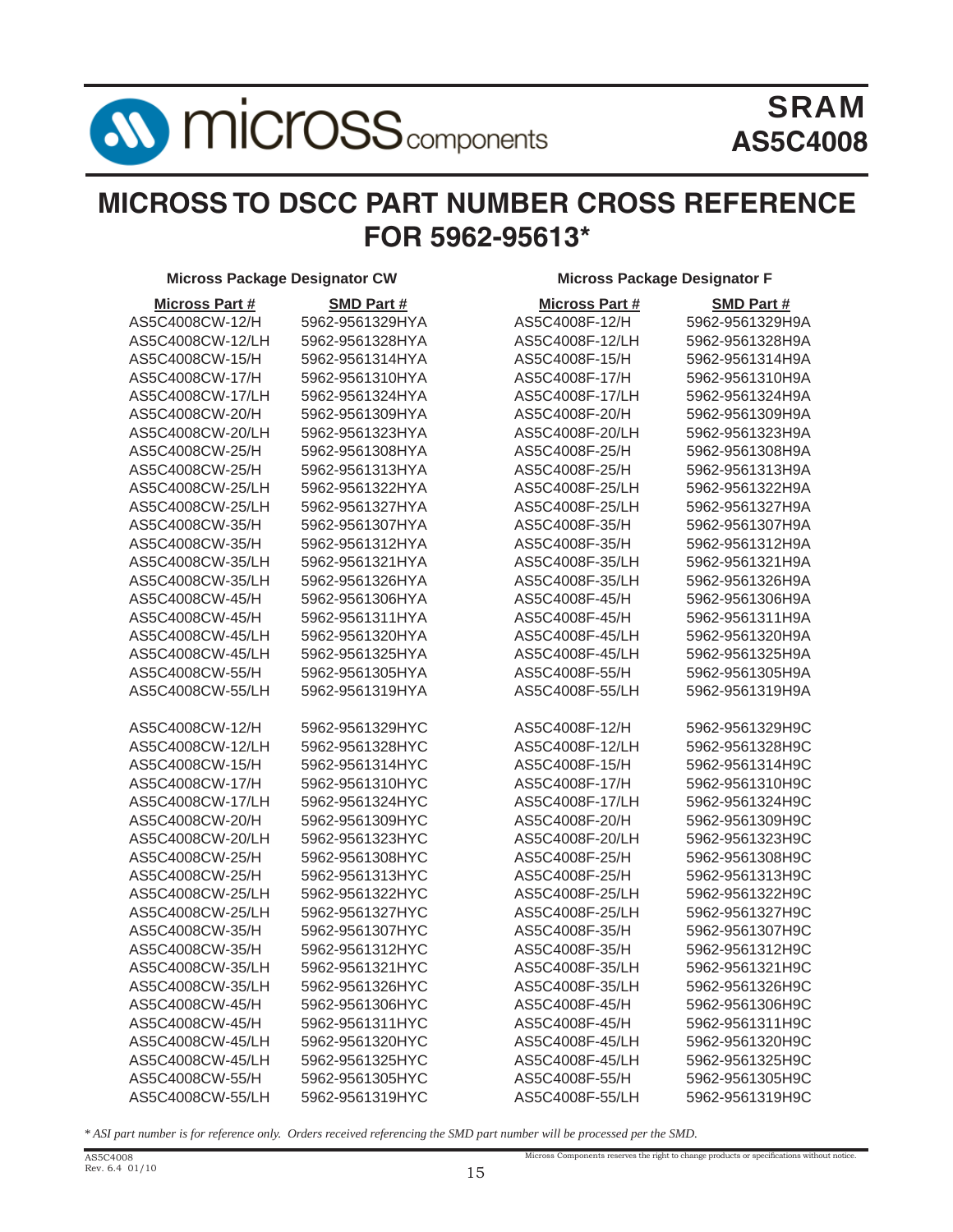**AV MICroSS** components

# SRAM **AS5C4008**

# **MICROSS TO DSCC PART NUMBER CROSS REFERENCE FOR 5962-95613\***

| <b>Micross Part #</b> | <b>SMD Part#</b> | MicrossPart #     | <b>SMD Part#</b> |
|-----------------------|------------------|-------------------|------------------|
| AS5C4008EC-12/H       | 5962-9561329HMA  | AS5C4008ECJ-12/H  | 5962-9561329HTA  |
| AS5C4008EC-12/LH      | 5962-9561328HMA  | AS5C4008ECJ-12/LH | 5962-9561328HTA  |
| AS5C4008EC-15/H       | 5962-9561314HMA  | AS5C4008ECJ-15/H  | 5962-9561314HTA  |
| AS5C4008EC-17/H       | 5962-9561310HMA  | AS5C4008ECJ-17/LH | 5962-9561324HTA  |
| AS5C4008EC-17/LH      | 5962-9561324HMA  | AS5C4008ECJ-20/LH | 5962-9561323HTA  |
| AS5C4008EC-20/H       | 5962-9561309HMA  | AS5C4008ECJ-25/H  | 5962-9561313HTA  |
| AS5C4008EC-20/LH      | 5962-9561323HMA  | AS5C4008ECJ-25/LH | 5962-9561322HTA  |
| AS5C4008EC-25/H       | 5962-9561308HMA  | AS5C4008ECJ-25/LH | 5962-9561327HTA  |
| AS5C4008EC-25/H       | 5962-9561313HMA  | AS5C4008ECJ-35/H  | 5962-9561312HTA  |
| AS5C4008EC-25/LH      | 5962-9561327HMA  | AS5C4008ECJ-45/H  | 5962-9561311HTA  |
| AS5C4008EC-25/LH      | 5962-9561322HMA  | AS5C4008ECJ-17/H  | 5962-9561310HTA  |
| AS5C4008EC-35/H       | 5962-9561307HMA  | AS5C4008ECJ-20/H  | 5962-9561309HTA  |
| AS5C4008EC-35/H       | 5962-9561312HMA  | AS5C4008ECJ-25/H  | 5962-9561308HTA  |
| AS5C4008EC-35/LH      | 5962-9561326HMA  | AS5C4008ECJ-35/H  | 5962-9561307HTA  |
| AS5C4008EC-35/LH      | 5962-9561321HMA  | AS5C4008ECJ-35/LH | 5962-9561321HTA  |
| AS5C4008EC-45/H       | 5962-9561306HMA  | AS5C4008ECJ-35/LH | 5962-9561326HTA  |
| AS5C4008EC-45/H       | 5962-9561311HMA  | AS5C4008ECJ-45/H  | 5962-9561306HTA  |
| AS5C4008EC-45/LH      | 5962-9561320HMA  | AS5C4008ECJ-45/LH | 5962-9561325HTA  |
| AS5C4008EC-45/LH      | 5962-9561325HMA  | AS5C4008ECJ-45/LH | 5962-9561320HTA  |
| AS5C4008EC-55/H       | 5962-9561305HMA  | AS5C4008ECJ-55/H  | 5962-9561305HTA  |
| AS5C4008EC-55/LH      | 5962-9561319HMA  | AS5C4008ECJ-55/LH | 5962-9561319HTA  |
| AS5C4008EC-12/H       | 5962-9561329HMC  | AS5C4008ECJ-12/H  | 5962-9561329HTC  |
| AS5C4008EC-12/LH      | 5962-9561328HMC  | AS5C4008ECJ-12/LH | 5962-9561328HTC  |
| AS5C4008EC-15/H       | 5962-9561314HMC  | AS5C4008ECJ-15/H  | 5962-9561314HTC  |
| AS5C4008EC-17/H       | 5962-9561310HMC  | AS5C4008ECJ-20/LH | 5962-9561323HTC  |
| AS5C4008EC-17/LH      | 5962-9561324HMC  | AS5C4008ECJ-17/LH | 5962-9561324HTC  |
| AS5C4008EC-20/H       | 5962-9561309HMC  | AS5C4008ECJ-25/H  | 5962-9561313HTC  |
| AS5C4008EC-20/LH      | 5962-9561323HMC  | AS5C4008ECJ-25/LH | 5962-9561322HTC  |
| AS5C4008EC-25/H       | 5962-9561308HMC  | AS5C4008ECJ-25/LH | 5962-9561327HTC  |
| AS5C4008EC-25/H       | 5962-9561313HMC  | AS5C4008ECJ-35/H  | 5962-9561312HTC  |
| AS5C4008EC-25/LH      | 5962-9561327HMC  | AS5C4008ECJ-45/H  | 5962-9561311HTC  |
| AS5C4008EC-25/LH      | 5962-9561322HMC  | AS5C4008ECJ-17/H  | 5962-9561310HTC  |
| AS5C4008EC-35/H       | 5962-9561307HMC  | AS5C4008ECJ-20/H  | 5962-9561309HTC  |
| AS5C4008EC-35/H       | 5962-9561312HMC  | AS5C4008ECJ-25/H  | 5962-9561308HTC  |
| AS5C4008EC-35/LH      | 5962-9561326HMC  | AS5C4008ECJ-35/H  | 5962-9561307HTC  |
| AS5C4008EC-35/LH      | 5962-9561321HMC  | AS5C4008ECJ-35/LH | 5962-9561321HTC  |
| AS5C4008EC-45/H       | 5962-9561306HMC  | AS5C4008ECJ-35/LH | 5962-9561326HTC  |
| AS5C4008EC-45/H       | 5962-9561311HMC  | AS5C4008ECJ-45/H  | 5962-9561306HTC  |
| AS5C4008EC-45/LH      | 5962-9561320HMC  | AS5C4008ECJ-45/LH | 5962-9561325HTC  |
| AS5C4008EC-45/LH      | 5962-9561325HMC  | AS5C4008ECJ-45/LH | 5962-9561320HTC  |
| AS5C4008EC-55/H       | 5962-9561305HMC  | AS5C4008ECJ-55/H  | 5962-9561305HTC  |
| AS5C4008EC-55/LH      | 5962-9561319HMC  | AS5C4008ECJ-55/LH | 5962-9561319HTC  |

#### **Micross Package Designator EC** Micross Package Designator ECJ

| MicrossPart #     | SMD Part #      |
|-------------------|-----------------|
| AS5C4008ECJ-12/H  | 5962-9561329HTA |
| AS5C4008ECJ-12/LH | 5962-9561328HTA |
| AS5C4008ECJ-15/H  | 5962-9561314HTA |
| AS5C4008ECJ-17/LH | 5962-9561324HTA |
| AS5C4008ECJ-20/LH | 5962-9561323HTA |
| AS5C4008ECJ-25/H  | 5962-9561313HTA |
| AS5C4008ECJ-25/LH | 5962-9561322HTA |
| AS5C4008ECJ-25/LH | 5962-9561327HTA |
| AS5C4008ECJ-35/H  | 5962-9561312HTA |
| AS5C4008ECJ-45/H  | 5962-9561311HTA |
| AS5C4008ECJ-17/H  | 5962-9561310HTA |
| AS5C4008ECJ-20/H  | 5962-9561309HTA |
| AS5C4008ECJ-25/H  | 5962-9561308HTA |
| AS5C4008ECJ-35/H  | 5962-9561307HTA |
| AS5C4008ECJ-35/LH | 5962-9561321HTA |
| AS5C4008ECJ-35/LH | 5962-9561326HTA |
| AS5C4008ECJ-45/H  | 5962-9561306HTA |
| AS5C4008ECJ-45/LH | 5962-9561325HTA |
| AS5C4008ECJ-45/LH | 5962-9561320HTA |
| AS5C4008ECJ-55/H  | 5962-9561305HTA |
| AS5C4008ECJ-55/LH | 5962-9561319HTA |
|                   |                 |
| AS5C4008ECJ-12/H  | 5962-9561329HTC |
| AS5C4008ECJ-12/LH | 5962-9561328HTC |
| AS5C4008ECJ-15/H  | 5962-9561314HTC |
| AS5C4008ECJ-20/LH | 5962-9561323HTC |
| AS5C4008ECJ-17/LH | 5962-9561324HTC |
| AS5C4008ECJ-25/H  | 5962-9561313HTC |
| AS5C4008ECJ-25/LH | 5962-9561322HTC |
| AS5C4008ECJ-25/LH | 5962-9561327HTC |
| AS5C4008ECJ-35/H  | 5962-9561312HTC |
| AS5C4008ECJ-45/H  | 5962-9561311HTC |
| AS5C4008ECJ-17/H  | 5962-9561310HTC |
| AS5C4008ECJ-20/H  | 5962-9561309HTC |
| AS5C4008ECJ-25/H  | 5962-9561308HTC |
| AS5C4008ECJ-35/H  | 5962-9561307HTC |
| AS5C4008ECJ-35/LH | 5962-9561321HTC |
| AS5C4008ECJ-35/LH | 5962-9561326HTC |
| AS5C4008ECJ-45/H  | 5962-9561306HTC |
| AS5C4008ECJ-45/LH | 5962-9561325HTC |
| AS5C4008ECJ-45/LH | 5962-9561320HTC |
| AS5C4008ECJ-55/H  | 5962-9561305HTC |
| AS5C4008ECJ-55/LH | 5962-9561319HTC |

Micross Components reserves the right to change products or specifications without notice. *\* ASI part number is for reference only. Orders received referencing the SMD part number will be processed per the SMD.*